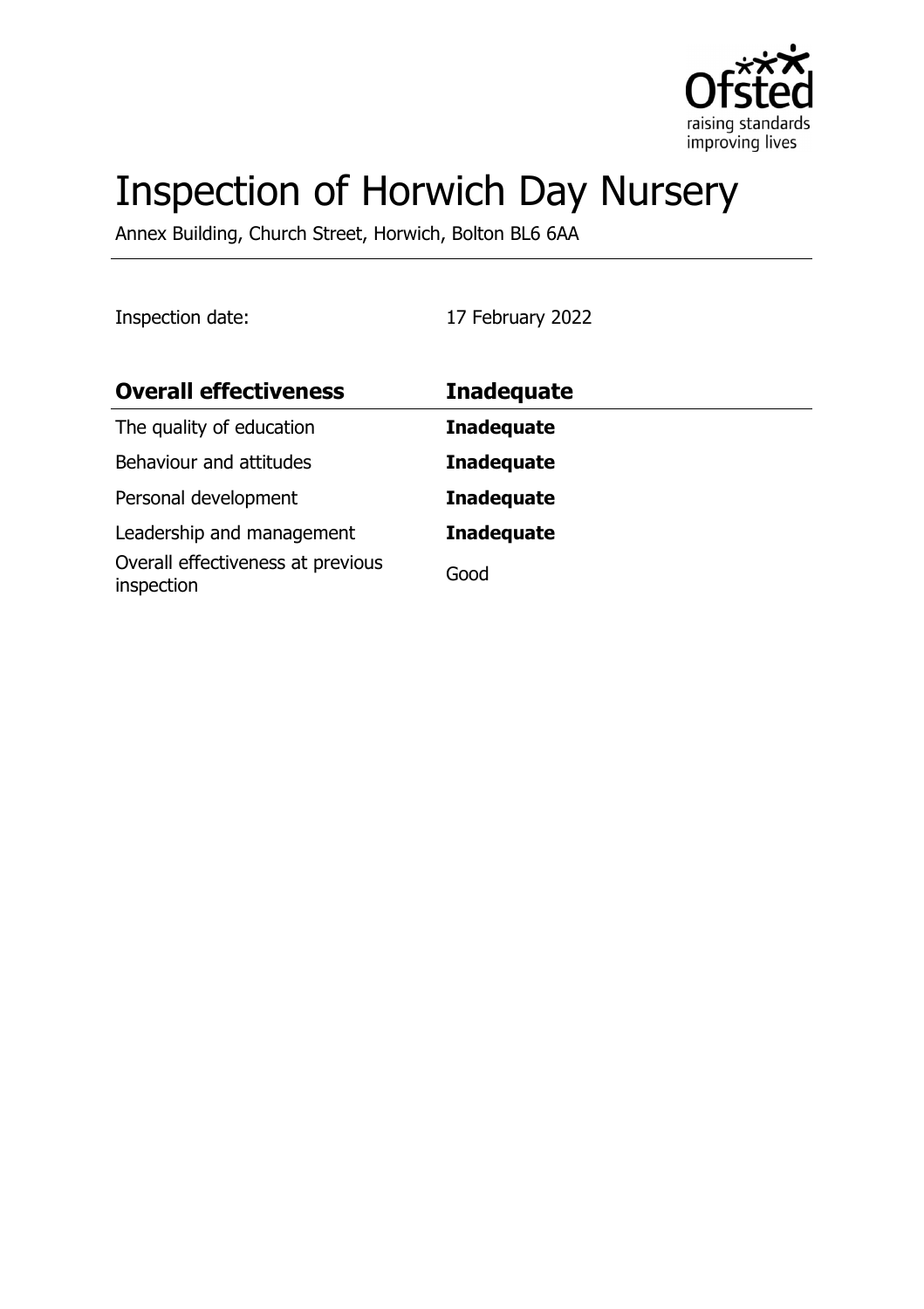

# **What is it like to attend this early years setting?**

## **The provision is inadequate**

Older children do not receive the same quality learning experiences as their younger peers. Pre-school children's experiences are not prioritised as the manager concentrates on holiday club children in attendance. Pre-school resources are piled into a corner and roped off, inaccessible to children. There are no planned activities or opportunities to play, so children lounge on sofas or cushions and repeatedly watch several films in the television. They are consumed with the technology on offer in the room. Staff do not consider children's next steps in learning or support these development goals through well-thought-out activities. This reflects in preschool children's behaviour. They appear subdued and bored. In contrast, babies coo at their key person and giggle as they roll sensory balls back and forth. Toddlers explore their environment, keen to play with their friends.

In response to the COVID-19 pandemic, parents no longer enter the setting. Some children adapt well. For instance, babies and toddlers quickly get stuck into play and learning. However, pre-school children are met with an empty room with nothing to entice their interests. They quickly gather around their friend's tablets and watch one another play virtual games. There is little meaningful interaction between them and their peers. As these devices are unchecked by staff, they cannot ascertain whether they are suitable for children to use. This compromises children's safety.

## **What does the early years setting do well and what does it need to do better?**

- $\blacksquare$  The management team do not ensure that the quality of learning is consistent across the nursery. While much thought is put into the curriculum in the younger section of the nursery, pre-school children are left to their own devices. During the inspection, the holiday club was running. The management team make the decision to remove pre-school resources and place emphasis on the needs of the older children. As a result, pre-school children spend hours watching films. They do not engage in purposeful play. Pre-school children cannot access books, toys or learning materials for the majority of the day. They receive a lower standard experience than others in the nursery. This does not support their ongoing development or begin to prepare them for school.
- $\blacksquare$  Pre-school staff offer children very limited quality interactions. This leaves children unengaged and they spend their time zoned out while playing on tablets. In contrast, toddlers and babies are very confident. Babies smile at their key persons and giggle with delight as they join their play. Toddlers invite the inspector to have a tea party with them. They tuck their baby dolls into bed and pour pretend drinks and serve cake. They show they feel secure in their environment and form close relationships with staff.
- $\blacksquare$  The management team fail to recognise weaknesses within the provision. They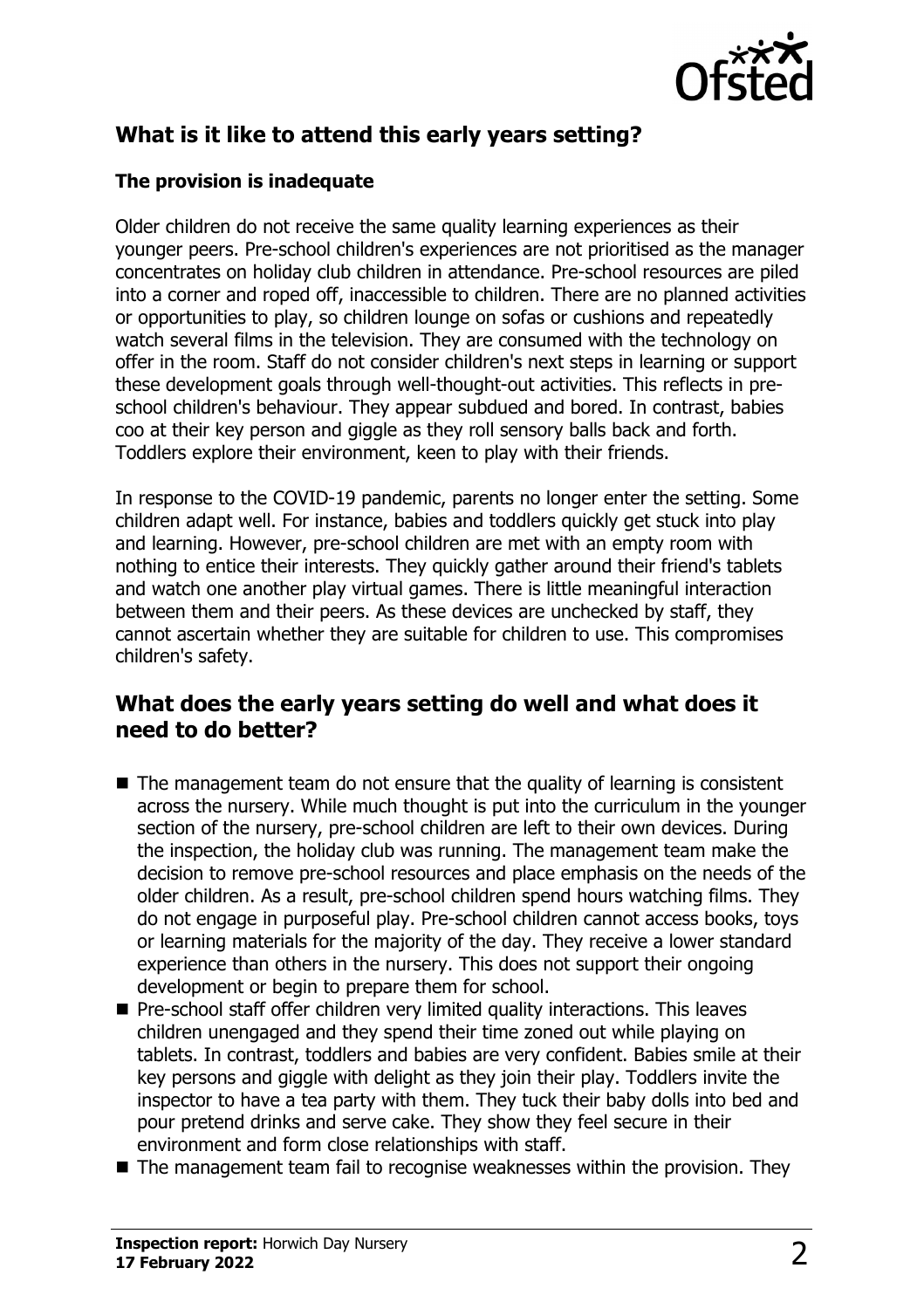

are aware of safety issues with technology used within the setting and had removed the devices. However, they quickly returned the devices for use and still did not ensure that they were well safeguarded. This means children are exposed to materials meant for older audiences, such as films and games recommended for children 12-years-old and above. Staff are expected to put children's own devices, such as tablets, in their bags if they bring them to nursery. However, this does not happen in practice. Rather, they allow children to play together on these devices without ascertaining their suitability. This places children at risk.

- $\blacksquare$  Parents speak positively about the nursery. They appreciate the management team. Parents particularly like that their children are 'kept active' with daily outdoor play and group games.
- $\blacksquare$  Children enjoy outdoor play. They run around and play chasing games with their friends. Older children guide their younger peers in ball games. Other children chase each other around and laugh happily, especially when staff begin to join in too. Children eat nutritious, filling meals which they comment are 'yummy'. They learn to wash their hands before meals and after using the bathroom. This helps to support their personal development.

# **Safeguarding**

The arrangements for safeguarding are not effective.

The management team identify clear actions for improvement, but they do not follow these through. Staff do not implement in practice the procedures that are intended to keep children safe. Children have access to potentially unsafe and unsuitable content when using devices in the nursery. The premises are not risk assessed effectively. The outdoor area is easily accessible by any passer-by while children play. The management team has not considered the risks posed by this. Although staff demonstrate good safeguarding knowledge, the management team do not follow through with procedures. They do not alert the correct agencies when an allegation is made against a member of staff. This means children are not adequately protected from potential harm.

# **What does the setting need to do to improve?**

#### **To meet the requirements of the early years foundation stage and Childcare Register the provider must:**

|                                                                                                                                                  | Due date   |
|--------------------------------------------------------------------------------------------------------------------------------------------------|------------|
| ensure policies and procedures are<br>implemented effectively, particularly with<br>regards to chid protection and the safe<br>use of technology | 17/03/2022 |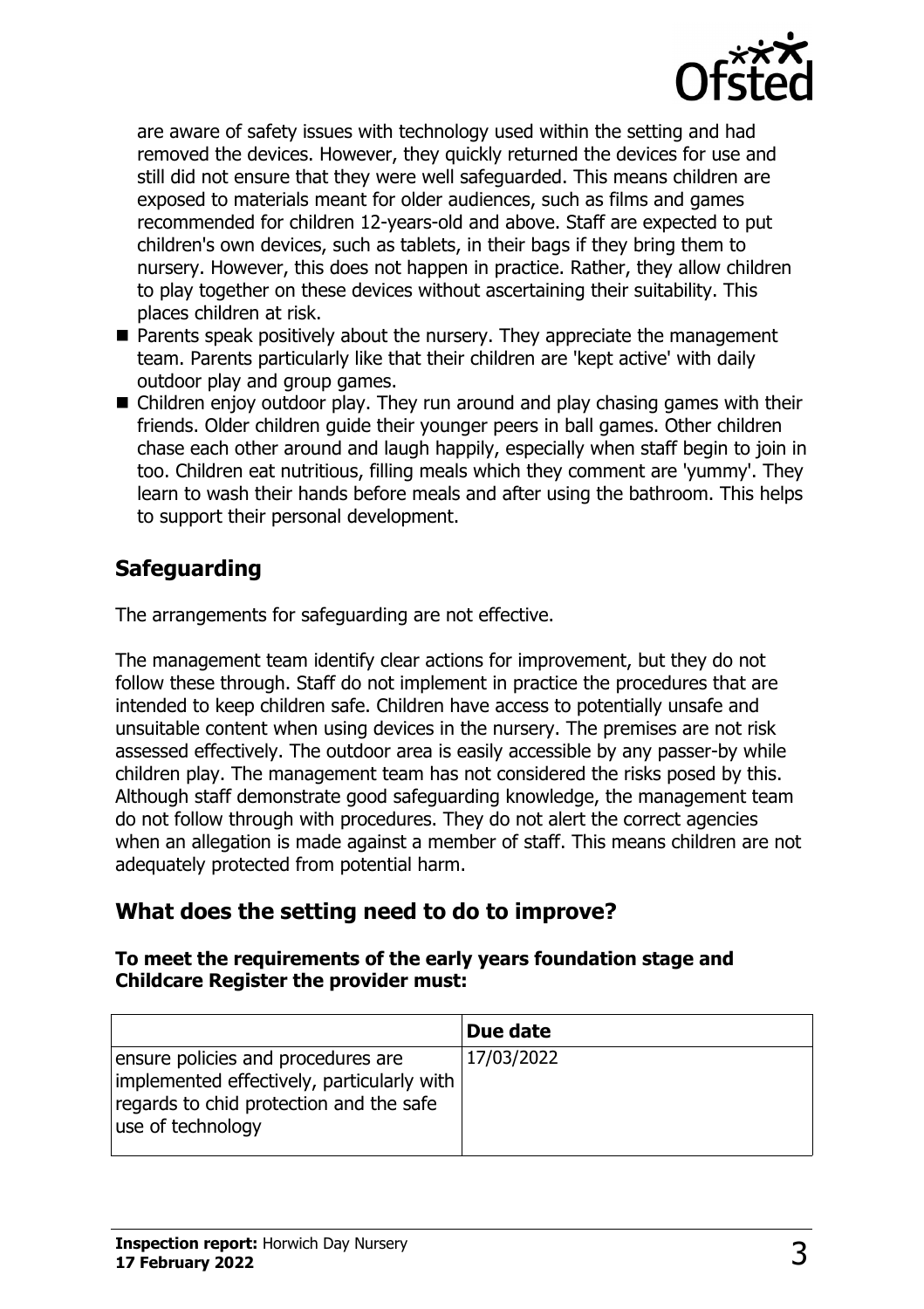

| ensure designated safeguarding leads<br>have a thorough understanding of their<br>roles and responsibilities and the<br>procedures they must follow, particularly<br>if an allegation is made against a<br>member of staff | 17/03/2022 |
|----------------------------------------------------------------------------------------------------------------------------------------------------------------------------------------------------------------------------|------------|
| ensure devices used within the setting<br>are appropriately safeguarded, in order<br>to protect children from potential harm                                                                                               | 17/03/2022 |
| ensure all children access a balanced,<br>well-thought-out curriculum specific to<br>their needs, particularly with regard to<br>pre-school                                                                                | 17/03/2022 |
| ensure risk assessments are thorough,<br>suitable and implemented effectively,<br>particularly with regards to the outdoor<br>environment and the use of technology.                                                       | 17/03/2022 |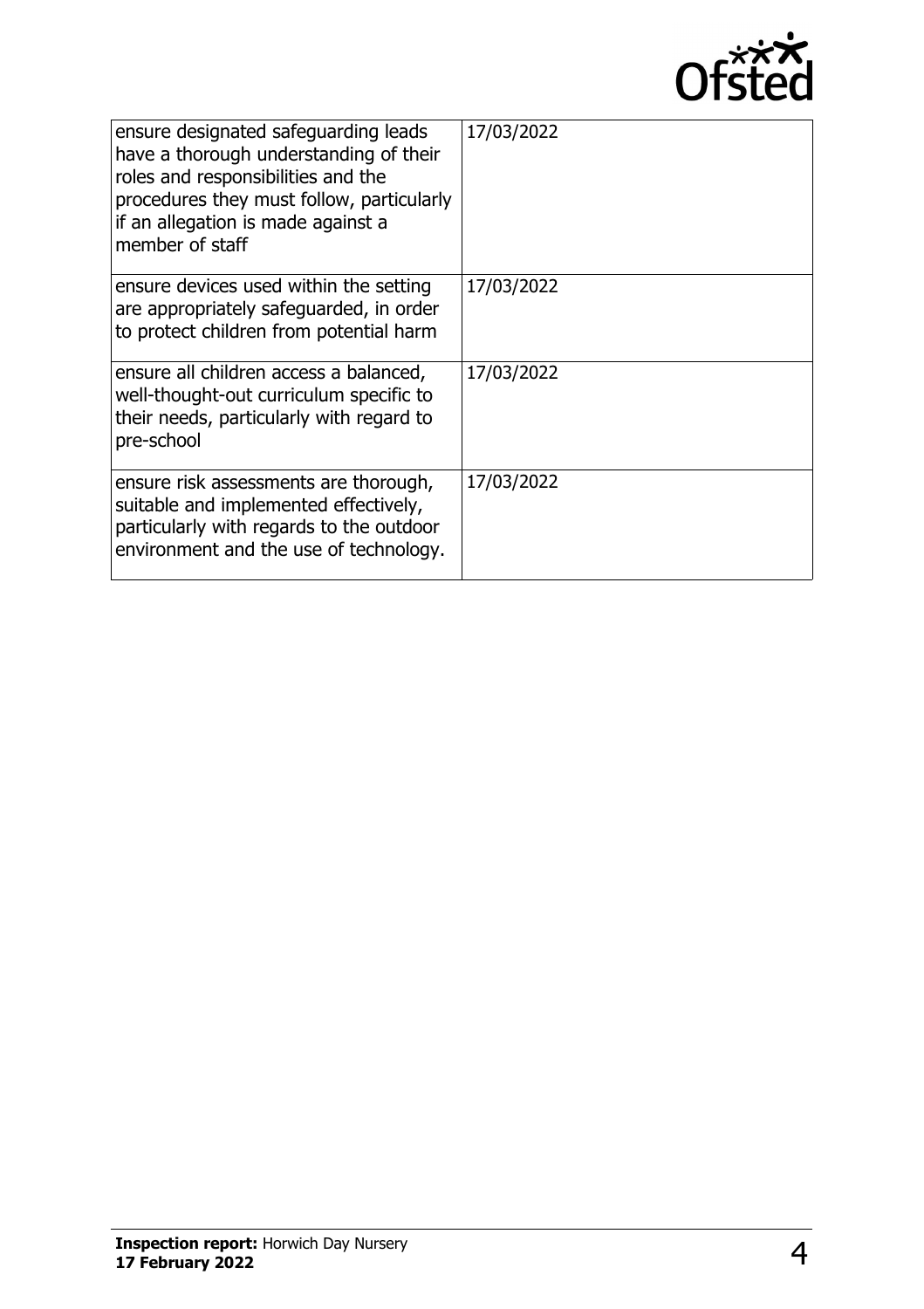

| <b>Setting details</b>                              |                                                                                      |
|-----------------------------------------------------|--------------------------------------------------------------------------------------|
| Unique reference number                             | EY548428                                                                             |
| <b>Local authority</b>                              | <b>Bolton</b>                                                                        |
| <b>Inspection number</b>                            | 10225763                                                                             |
| <b>Type of provision</b>                            | Childcare on non-domestic premises                                                   |
| <b>Registers</b>                                    | Early Years Register, Compulsory Childcare<br>Register, Voluntary Childcare Register |
| Day care type                                       | Full day care                                                                        |
| Age range of children at time of<br>inspection      | $0$ to $10$                                                                          |
| <b>Total number of places</b>                       | 70                                                                                   |
| Number of children on roll                          | 45                                                                                   |
| Name of registered person                           | Dad, Sheen                                                                           |
| <b>Registered person unique</b><br>reference number | RP548427                                                                             |
| <b>Telephone number</b>                             | 01204317397                                                                          |
| Date of previous inspection                         | 6 November 2019                                                                      |

## **Information about this early years setting**

Horwich Day Nursery registered in 2017 and is located in Horwich, Bolton. The nursery employs 12 members of childcare staff. Of these, one member of staff holds a relevant early years qualification at level 5, seven members of staff have appropriate qualifications at level 2 or above, and four are unqualified. The nursery opens Monday to Friday from 7am until 6pm, all year round. It provides funded early education for two-, three- and four-year-old children.

## **Information about this inspection**

### **Inspector**

Shauneen Wainwright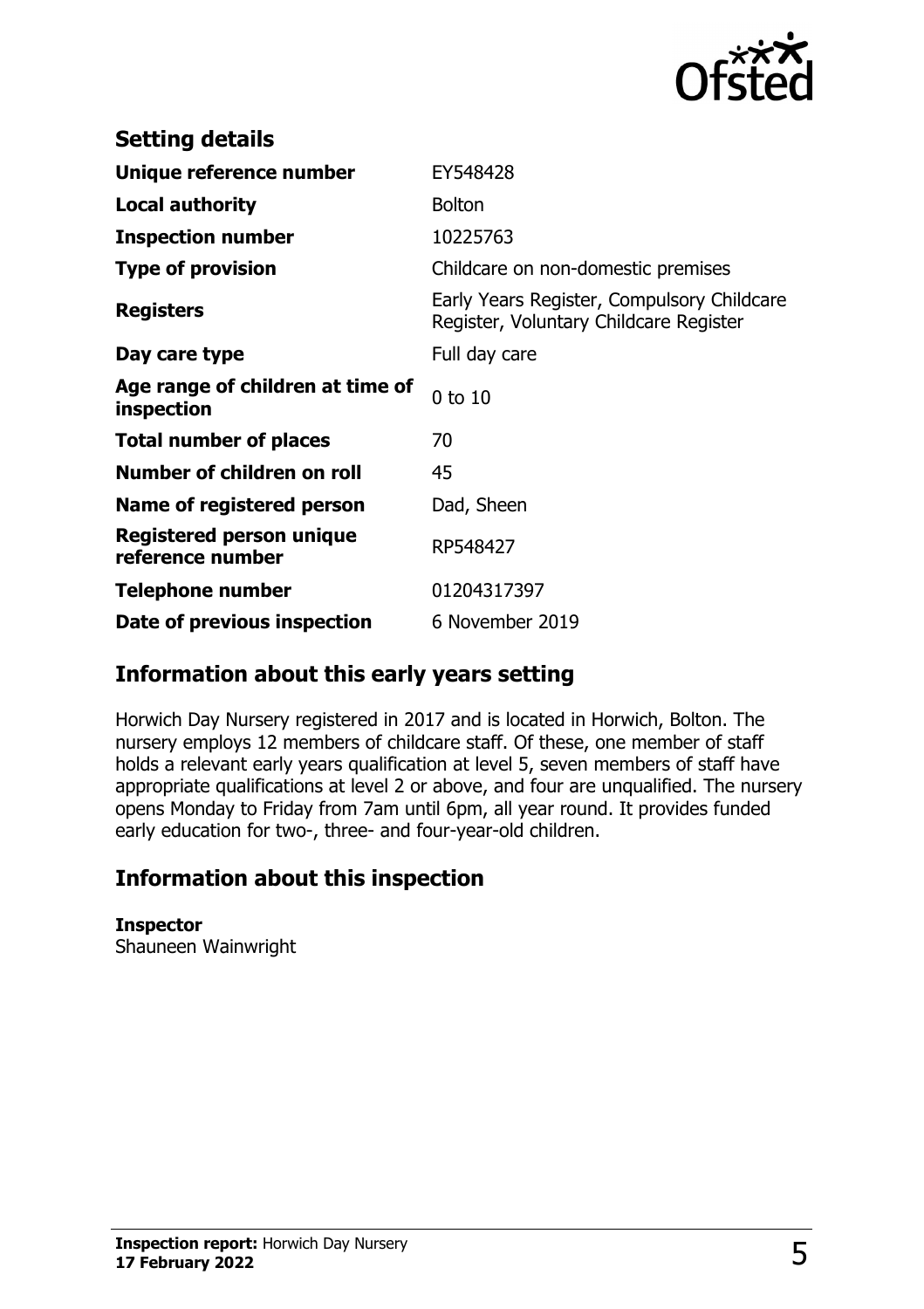

## **Inspection activities**

- $\blacksquare$  This was the first routine inspection the provider received since the COVID-19 pandemic began. The inspector discussed the impact of the pandemic with the provider and has taken that into account in their evaluation of the provider.
- $\blacksquare$  We carried out this inspection as a result of a risk assessment, following information we received about the provider.
- $\blacksquare$  The inspector viewed the provision and discussed the safety and suitability of the premises.
- $\blacksquare$  The manager joined the inspector on a learning walk and talked to the inspector about their curriculum and what they want their children to learn.
- $\blacksquare$  The quality of education being provided, indoors and outdoors, was observed and the inspector assessed the impact that this was having on children's learning.
- $\blacksquare$  The manager and the inspector carried out a joint observation.
- $\blacksquare$  Parents shared their views of the setting with the inspector.

We carried out this inspection under sections 49 and 50 of the Childcare Act 2006 on the quality and standards of provision that is registered on the Early Years Register. The registered person must ensure that this provision complies with the statutory framework for children's learning, development and care, known as the early years foundation stage.

If you are not happy with the inspection or the report, you can [complain to Ofsted](http://www.gov.uk/complain-ofsted-report).